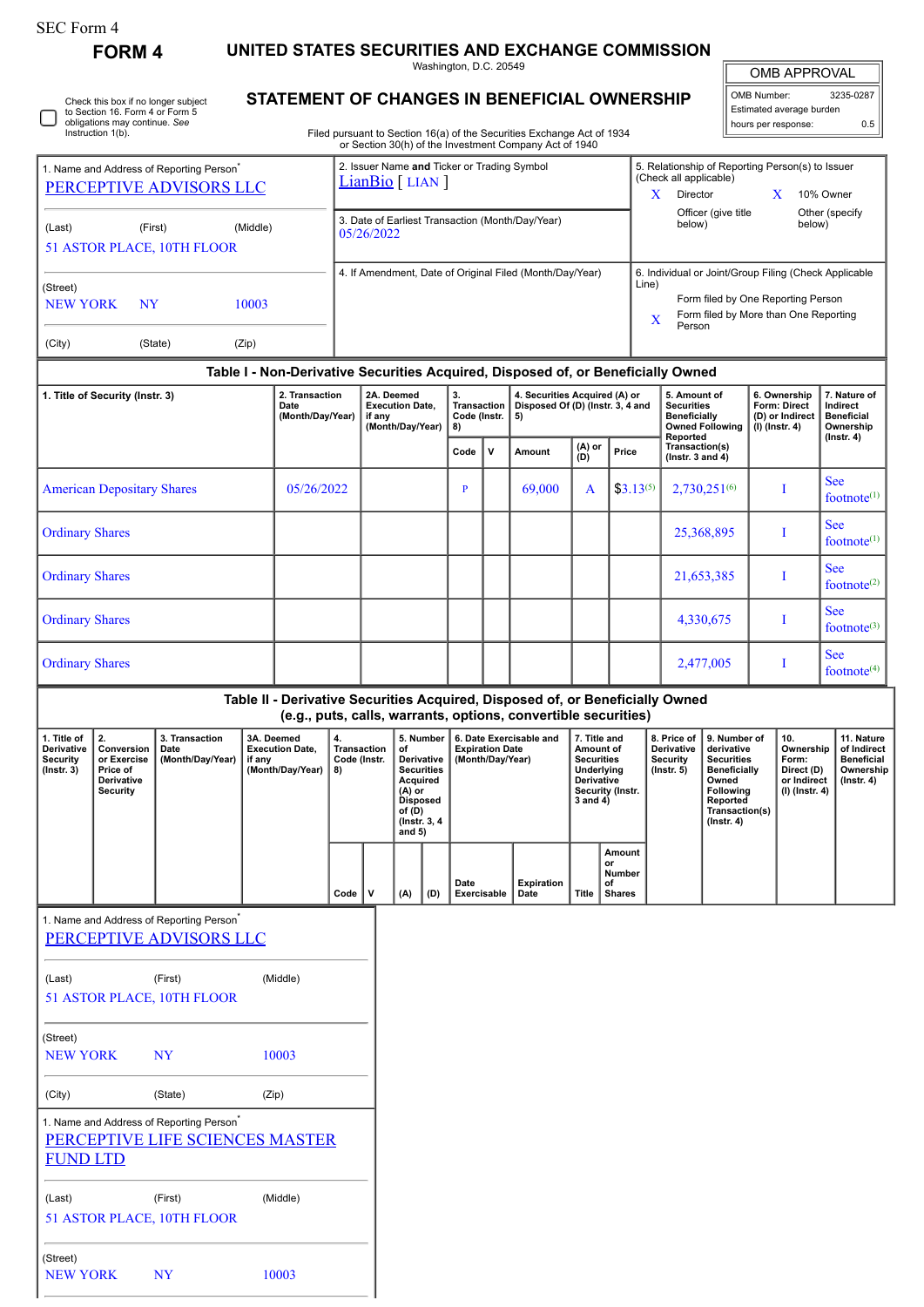| (City)                               | (State)                                                                                         | (Zip)    |  |  |  |  |  |
|--------------------------------------|-------------------------------------------------------------------------------------------------|----------|--|--|--|--|--|
| <b>LEV LB Holdings, LP</b>           | 1. Name and Address of Reporting Person <sup>®</sup>                                            |          |  |  |  |  |  |
| (Last)<br>51 ASTOR PLACE, 10TH FLOOR | (Middle)                                                                                        |          |  |  |  |  |  |
| (Street)<br><b>NEW YORK</b>          | NY                                                                                              | 10003    |  |  |  |  |  |
| (City)                               | (State)                                                                                         | (Zip)    |  |  |  |  |  |
|                                      | 1. Name and Address of Reporting Person <sup>®</sup><br>Perceptive Xontogeny Venture Fund, LP   |          |  |  |  |  |  |
| (Last)                               | (First)<br>51 ASTOR PLACE, 10TH FLOOR                                                           | (Middle) |  |  |  |  |  |
| (Street)<br><b>NEW YORK</b>          | $_{\rm NY}$                                                                                     | 10003    |  |  |  |  |  |
| (City)                               | (State)                                                                                         | (Zip)    |  |  |  |  |  |
| <b>C2 Life Sciences LLC</b>          | 1. Name and Address of Reporting Person <sup>®</sup>                                            |          |  |  |  |  |  |
| (Last)                               | (First)<br>51 ASTOR PLACE, 10TH FLOOR                                                           | (Middle) |  |  |  |  |  |
| (Street)<br><b>NEW YORK</b>          | $_{\rm NY}$                                                                                     | 10003    |  |  |  |  |  |
| (City)                               | (State)                                                                                         | (Zip)    |  |  |  |  |  |
|                                      | 1. Name and Address of Reporting Person <sup>*</sup><br><b>Perceptive Venture Advisors, LLC</b> |          |  |  |  |  |  |
| (Last)                               | (First)<br>51 ASTOR PLACE, 10TH FLOOR                                                           | (Middle) |  |  |  |  |  |
| (Street)<br><b>NEW YORK</b>          | NY                                                                                              | 10003    |  |  |  |  |  |
| (City)                               | (State)                                                                                         | (Zip)    |  |  |  |  |  |
| <b>LEV LB Holdings GP, LLC</b>       | 1. Name and Address of Reporting Person <sup>®</sup>                                            |          |  |  |  |  |  |
| (Last)                               | (First)<br>51 ASTOR PLACE, 10TH FLOOR                                                           | (Middle) |  |  |  |  |  |
| (Street)<br><b>NEW YORK</b>          | NY                                                                                              | 10003    |  |  |  |  |  |
| (City)                               | (State)                                                                                         | (Zip)    |  |  |  |  |  |
| <b>EDELMAN JOSEPH</b>                | 1. Name and Address of Reporting Person <sup>*</sup>                                            |          |  |  |  |  |  |
| (Last)                               | (First)<br>51 ASTOR PLACE, 10TH FLOOR                                                           | (Middle) |  |  |  |  |  |
| (Street)<br>NEW YORK                 | NY                                                                                              | 10003    |  |  |  |  |  |
| (City)                               | (State)                                                                                         | (Zip)    |  |  |  |  |  |

**Explanation of Responses:**

1. The securities are directly held by Perceptive Life Sciences Master Fund, Ltd. ("Perceptive Life"). Perceptive Advisors, LLC (the "Advisor") serves as the investment advisor to Perceptive Life. Joseph Edelman is the man